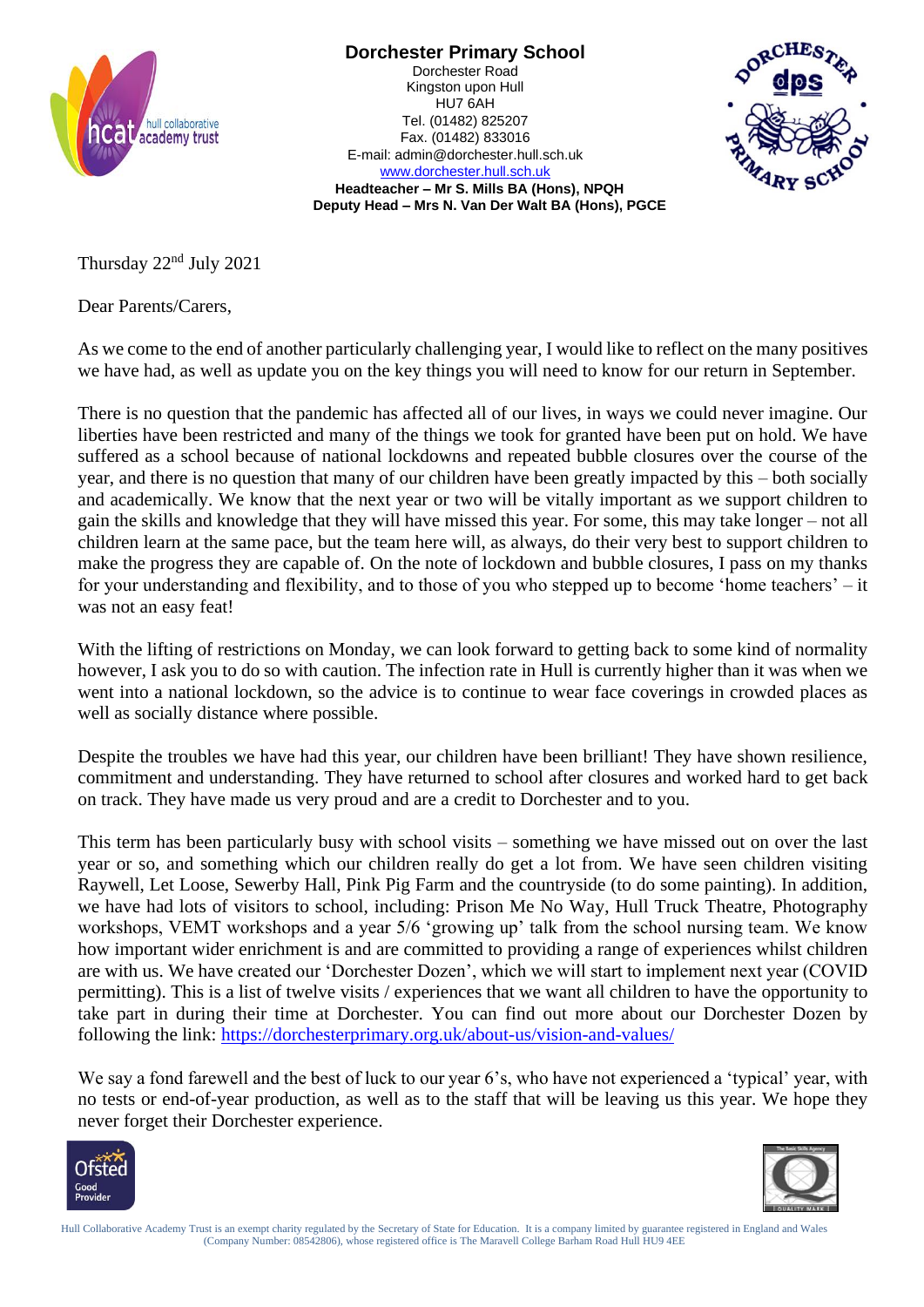We are hoping that in September, we will be able to return to many of the routines we had in place before the pandemic. Please see the below list for changes / reminders about school operations:

- The school doors will open at **8:45am** for children. A member of staff will be present at each door and children can come straight into school rather than having to line up outside. This gives them ten minutes to get themselves settled and ready for the start of the day, which begins at **8:55am**.
	- Year 5 and 6 will enter and exit though the door opposite the MUGA.
	- Year 3 and 4 will enter and exit through the KS2 playground door (next to the Green room).
	- Year 1 will enter and exit through the year 1 door (located on the KS2 playground near to the Broadstone Close gate).
	- Year 2 will enter and exit from the KS1 playground (to the side of Brightstart Nursery).
	- Reception and Nursery will continue to enter and exit through their normal doors.



- School will finish at 3:10pm for all children (except Nursery please ask about timings if you are unsure).
- For children attending breakfast club, this will start at **8:00am** and places need to be pre-booked as they have this year. Please complete the slip and return it to the school office.
- When children have PE, we are asking that they continue to come to school in their PE clothes this has been far more efficient this year.
- All of our key dates will be published on our website, including start and end of term dates. Follow this link to see them:<https://dorchesterprimary.org.uk/calendar/>
- As a school, we will be moving over to becoming a 'cashless' school through our use of Parent Pay. You will have received information about this from our admin team. This includes how to set it up and methods of payment. This should be in place for September when we return but there will be a small transition period where you can pop into the office and get any support or advice with setting this up on your devices. You will be able to pay for school meals and school visits through Parent Pay. The cost of school meals for next year remains at £1.50 and this will need to be pre-paid using the app. We are ending this year with £210 still owed to the school for dinners, which clearly we need to address.
- A reminder that Monday  $6<sup>th</sup>$  and Tuesday  $7<sup>th</sup>$  September are staff training days. Therefore, children return on Wednesday 8<sup>th</sup> September.

You will be aware that the school was inspected by Ofsted on Thursday 15<sup>th</sup> and Friday 16<sup>th</sup> July under a Section 8 Inspection. Thank you to those parents who spoke to inspectors on the playground before school – they were very impressed with what you told them about your experiences here. The official report from the inspection is probably not going to be with us until the Autumn Term and I am unable to tell you what the outcome of the inspection is at this stage. However, we were very pleased that the inspection team recognised the many strengths of our school and agreed with the ways forward we had already identified.